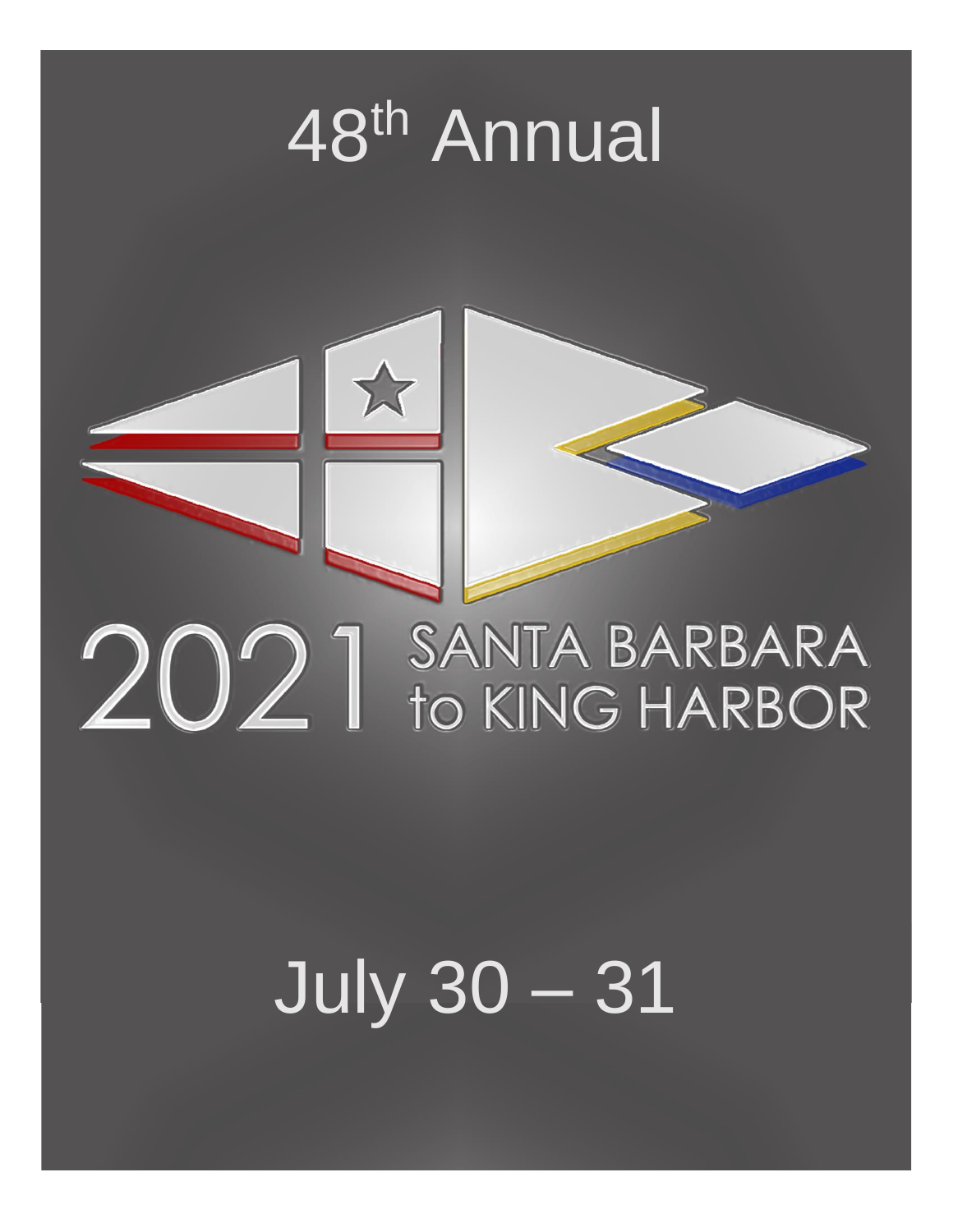# **48 th Annual Santa Barbara to King Harbor Race**

July 30, 2021

# **Notice of Race**

The Organizing Authority for the 2021 Santa Barbara to King Harbor Race will be: The Santa Barbara Yacht Club (SBYC), 130 Harbor Way, Santa Barbara, CA 93109 & The King Harbor Yacht Club (KHYC), 280 Yacht Club Way, Redondo Beach, CA 90277

The notation [NP] in a *rule* means that a boat may not protest another boat for breaking that *rule*. This changes RRS 60.1(a).

The notation [DP] in a *rule* means that the penalty for a breach of a *rule* may, at the discretion of the protest committee, be less than disqualification.

#### **1. EVENT**

The Santa Barbara Yacht Club and King Harbor Yacht Club take pleasure in inviting you to sail in the 48<sup>th</sup> Annual Santa Barbara to King Harbor Race, 2021. The event is open to boats whose owners or charterers are members of a yacht club or sailing organization recognized by US Sailing holding a valid rating certificate subject to the limitations stated below.

## **2. RULES**

- 2.1 [DP] The Santa Barbara to King Harbor Race is fully committed to the safety of all competitors participating in the event. The race will occur as scheduled, though COVID-19 may require format changes. Changes relating to COVID-19 may be amended to this Notice of Race or specific Sailing Instructions or other supplements to relevant race documents. The Organizing Authority will follow all applicable government regulations, orders, or protocols and prudent best practices to mitigate any possible health risks, and we ask all competitors to do the same for benefit of you and your crewmates. Updates or changes to the event will be posted on the online official Santa Barbara to King Harbor Notice Board [\(https://sbyc.org/sb-kh\)](https://sbyc.org/sb-kh).
- 2.2 The event is governed by the rules as defined in *The Racing Rules of Sailing* (RRS) and the applicable Class Rules including the Southern California PHRF Class Rules.
- 2.3 Membership with a valid rating certificate is required for the appropriate class association. Valid and current Southern Californian PHRF certificate in the online PHRF database [\(www.phrfsocal.org\)](http://www.phrfsocal.org/) shall constitute proof of membership for each entrant (except as noted in Instruction 2.4). Inclusion on the current ORCA rating list shall constitute proof of ORCA membership.
- 2.4 Boats competing in a properly entered One-Design class (including those competing under an alternative rating rule) need not provide PHRF rating certificates. However, boats without certificates will not be eligible for the overall competition.
- 2.5 Cruising Class boats shall use their PHRF of Southern California base OWC rating. Cruising Class boats may also apply a Non-spinnaker offset to their rating if they will not use free-flying headsails. Cruising Class boats may use their motors within the rules set forth in "Attachment B - Cruising Class Motoring Rules and Log".
- 2.6 RRS 51, Movable Ballast is changed to allow the movement of sails that are not set, however all sails not being flown must remain within a boat's lifelines.
- 2.7 RRS 51, Movable Ballast, and RRS 52 Manual Power are changed to allow the positioning of movable ballast by power on boats as designed and as rated by the Rating Authority. All movable ballast systems shall be capable of manual operation if powered systems are inoperable.
- 2.8 The U.S. Sailing prescriptions to rules 63.2 will not apply.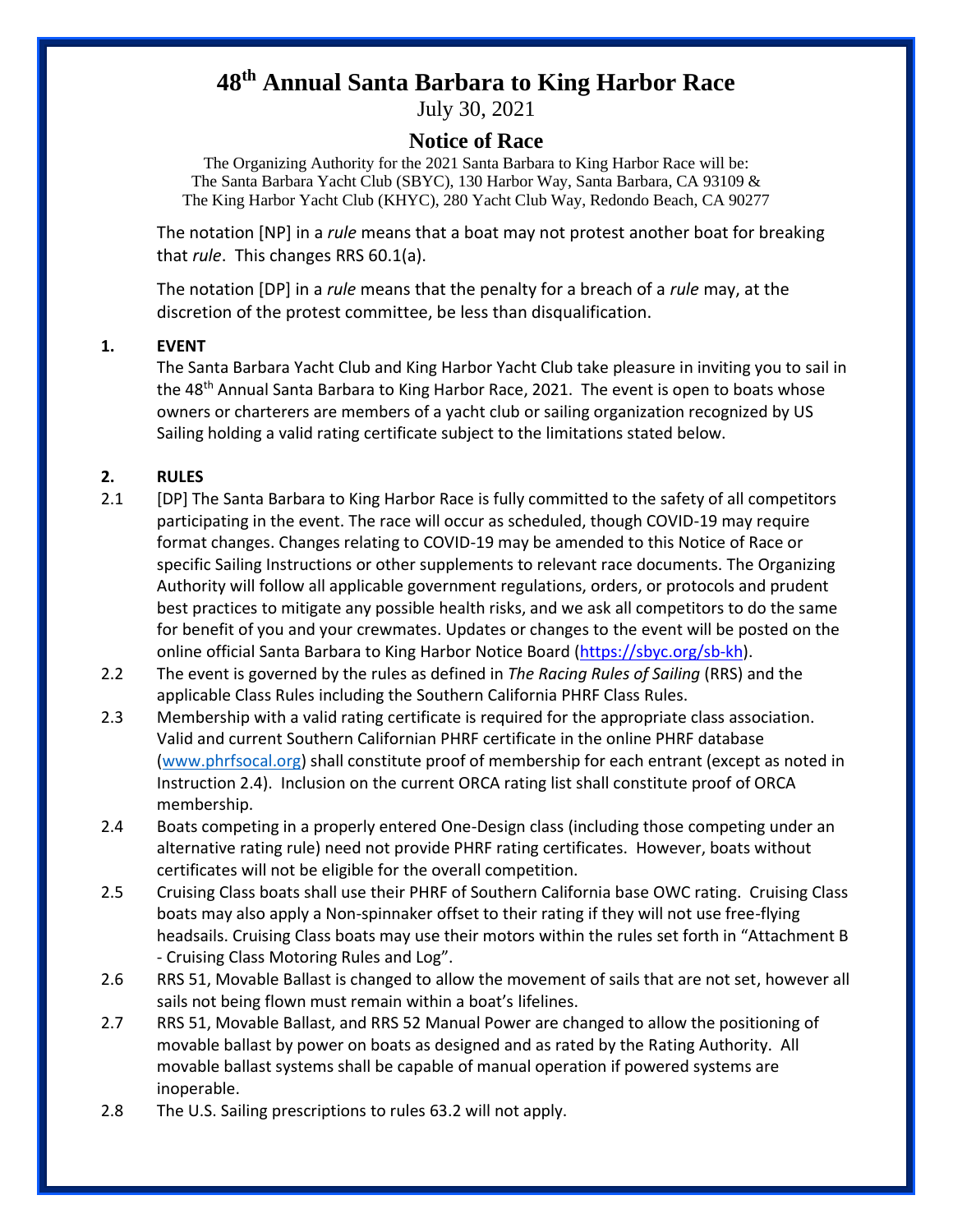### **3. SAFETY REQUIREMENTS**

- 3.1 [DP] Boats shall comply with the current United States Coast Guard Regulations and the offshore safety regulations of the fleet in which they are competing.
- 3.2 [DP] Boats shall comply with the US Safety Equipment Requirements, (USSER) except as modified by the notice of race and the sailing instructions. The course is classified as a Coastal Race. The equipment requirements are available at: [https://www.ussailing.org/competition/offshore/safety-information/ser-world-sailing-special](https://www.ussailing.org/competition/offshore/safety-information/ser-world-sailing-special-regulations/)[regulations/](https://www.ussailing.org/competition/offshore/safety-information/ser-world-sailing-special-regulations/)[.](http://www.ussailing.org/wp-content/uploads/DARoot/US_SER_2016.1%20with%20cx.pdf) The US Safety Equipment Requirements (USSER) are changed for the following sections:
- 3.2.1 Add to USSER 2.4.1: Boats not designed for persons on the foredeck (example: Melges 24) shall be exempted from bow pulpit requirement.
- 3.2.2 USSER 2.4.4 is amended to add the sentence: Lifelines may be the same as those supplied as original equipment.
- 3.2.3 Add to USSER 2.4.8: Boats originally manufactured without toe rails shall have crew secured to jack lines when on the foredeck.
- 3.2.4 USSER 2.5.1, 3.8.1, and 3.33.1 are recommendations for the 2021 race.
- 3.2.5 USSER 3.8.2 is changed to omit the final sentence requiring DSC/GPS capability. It is a recommendation for the 2021 race.
- 3.2.6 USSER 3.1.2 requirement for crotch or leg straps to be attached to Personal Flotation Devices will be waived.
- 3.2.7 USSER 4.3.2. requirement of: "*At least 30% of those aboard the boat, but not fewer than two members of the crew, unless racing single-handed, including the person in charge, shall have a valid Coastal, Offshore, or International Offshore Certificate from US Sailing, or the equivalent from another national authority"*, is waived for the 2021 Santa Barbara to King Harbor Race. The Organizing Authority strongly recommends that person(s) in charge and others take the opportunity to attend upcoming seminar(s), including, when available, the 'On-Line' version to obtain these certificates.
- 3.3 [DP] Rules Part 2, "When Boats Meet" is replaced between the hours of local sunset and local sunrise by Part B—Steering and Sailing Rules, of the International Regulations for Preventing Collisions at Sea (IRPCAS). Competitors are also reminded that under the preamble of Part 2 of the Racing Rules of Sailing, boats racing must comply with the International Regulations for Preventing Collisions at Sea (IRPCAS) when they meet other marine traffic.
- 3.4 [DP] An operating VHF radio with at least channels 12, 16, 22, 68, 71 and 78 is required.
- 3.5 The minimum crew regulations are as stated in the bylaws for the appropriate class.
- 3.6 [DP] All boats shall fly a radar reflector at spreader height or higher for the duration of the race.
- 3.7 [NP] [DP] All boats must monitor VHF Channel 16 after their start for the duration of the race. Competitors must obey directions given to them by any naval vessels on VHF Channel 16.

# **4. ELIGIBILITY & ENTRY**

- 4.1 The event is open to all boats of the Performance Handicap Racing Fleet (PHRF), the Ocean Racing Catamaran Association (ORCA) class, Cruising Class using PHRF Cruising Offsets, and One-Design classes with five or more entries entered by the early entry deadline.
- 4.2 Eligible boats may enter by completing the online race entry form. A link to the online registration system is available at the event webpage: [https://sbyc.org/sb-kh.](https://sbyc.org/2018-sb-kh) Please follow registration directions carefully in order to ensure completion of your entry. Payment of the Entry Fee and any applicable Docking Fees (see below) are required in order to complete registration.
- 4.3 PHRF boats must also have a valid PHRF certificate on file with PHRF of Southern California prior to the registration deadline to be considered complete.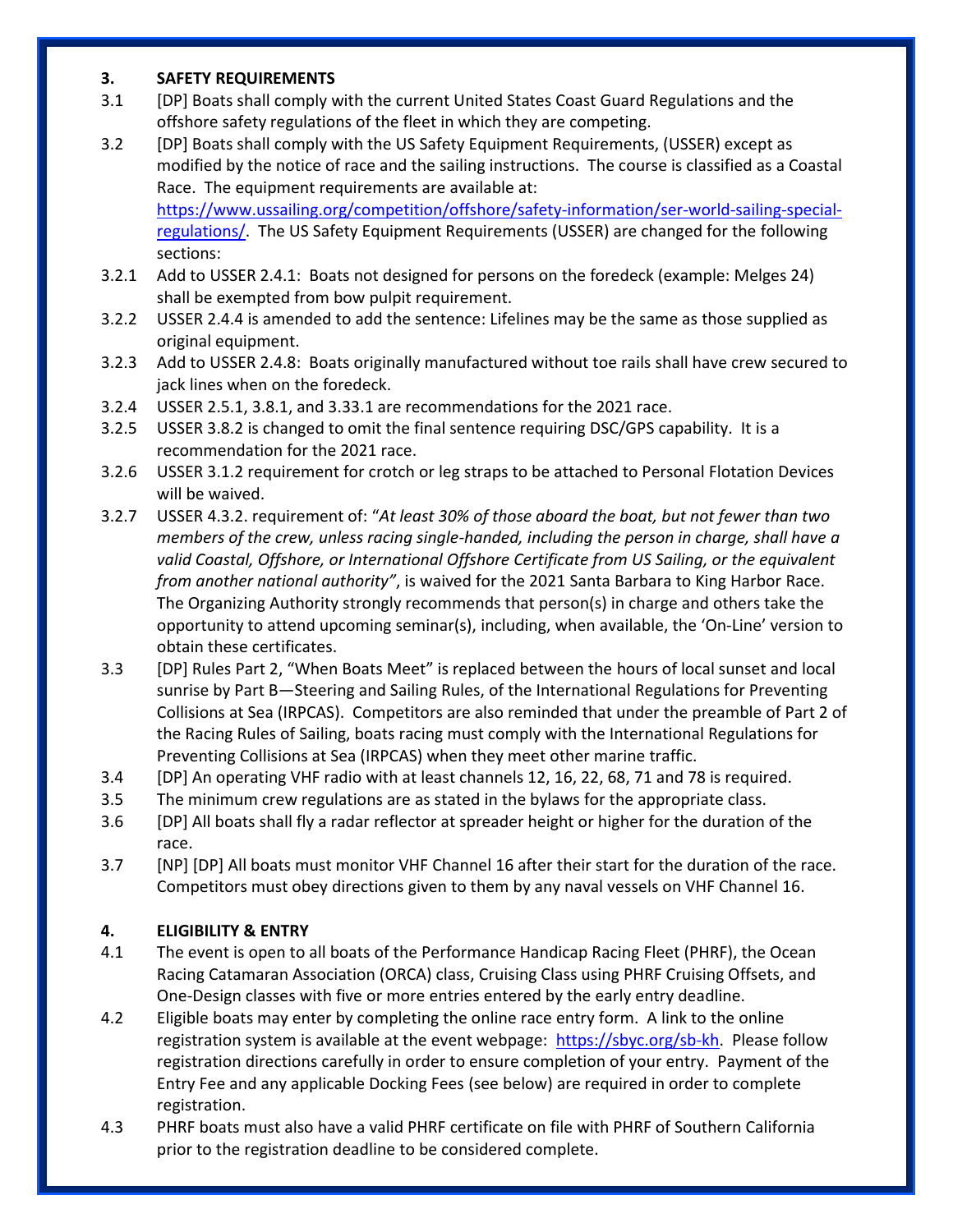#### 4.4 **Entry deadlines are as follows:**

Sunday, July 11, 2021 – Early entry discount deadline.

Thursday, July 15, 2021 – Last day for withdraw from race with partial entry fee refund. Thursday, July 21, 2021 – Entry deadline. All entries including rating certificates and payment, must be complete by this time.

**\*Online Entry Form is available at the event webpage:** [https://sbyc.org/sb-kh](https://sbyc.org/2018-sb-kh) **\*All deadlines are end of day on the dates listed above.**

#### **5. FEES**

- 5.1 Boats 50 feet or more in length overall (LOA) will have an entry fee of \$200.
- 5.2 Boats under 50 feet LOA will have an entry fee of \$150.
- 5.3 Partial refunds will only be available to entrants who notify SBYC of their withdrawal on or before Thursday, July 15, 2021.
- 5.4 Entries received on or before Sunday, July 11, 2021 will receive a \$25 entry discount.

#### **6. CLASSES**

- 6.1 The race will include Performance Handicap Racing Fleet (PHRF), which will be comprised of the ULDB, PHRF, and PHRF Cruising Class using PHRF Cruising adjustments and a motoring allowance. The race will also include the Ocean Racing Catamaran Association (ORCA) class and any One Design class with five or more complete entries.
- 6.2 ULDB class boats are defined as those yachts having a ULDB factor of 2.75 or higher. (This modifies PHRF Class Rules - Formulas). The OA may place boats with Performance Factors of higher than 2.75 in a PHRF fleet if they deem it necessary.
- 6.3 PHRF class boats are defined as those yachts having an OWC base rating of -199 thru +999, and a performance factor less than 2.75.
- 6.4 One-design fleet starts will be considered if at least five (5) boats in the class are entered by the early entry deadline. One-design boats unable to establish a class shall be registered in a PHRF Class. All one-design boats are required to have valid PHRF certificates in the event of failure to establish a one-design class.
- 6.5 PHRF class boats will be separated into classes based on entries received. Class breaks will be published in the Racing Packet/Sailing Instructions. There will be approximately eight to eleven classes including One Designs, PHRF, ULDB, ORCA, and PHRF Cruising Class.

#### **7. DOCKAGE & PARKING**

- 7.1 SBYC Docking Dockage will be available for pre-registered boats at the fee of \$1.08 per foot per night for boats under 70 feet length and \$1.58 per foot for boats 70 feet or more in length. The boat arrival date and accurately calculated fees must be included with each entry. Unpaid entries will not receive dock space. Rafting may be necessary and assignments will be issued on Channel 78 only after checking in with the Santa Barbara Harbor Patrol at the accommodation dock at the west end of the harbor. Santa Barbara Harbor Patrol monitors VHF Channel 12.
- 7.2 KHYC Docking Upon finishing in Redondo Beach, yachts needing guest moorage will be met by KHYC docking committee boats to be escorted to a mooring location. The docking committee will monitor Channel 78, and questions can be directed to the KHYC Race Chair (see below). Boats should be equipped and prepared to anchor immediately if necessary.
- 7.3 SBYC Parking Public parking lots are available for longer term parking. Short term drop off of equipment and sails may be allowed in the SBYC parking lot. Please contact (805) 965-8112 to request permission to enter the lot to drop off equipment.
- 7.4 KHYC Parking Public parking lots are available through the King Harbor marina office where they can obtain a parking pass. King Harbor Yacht Club parking lot is reserved from members only.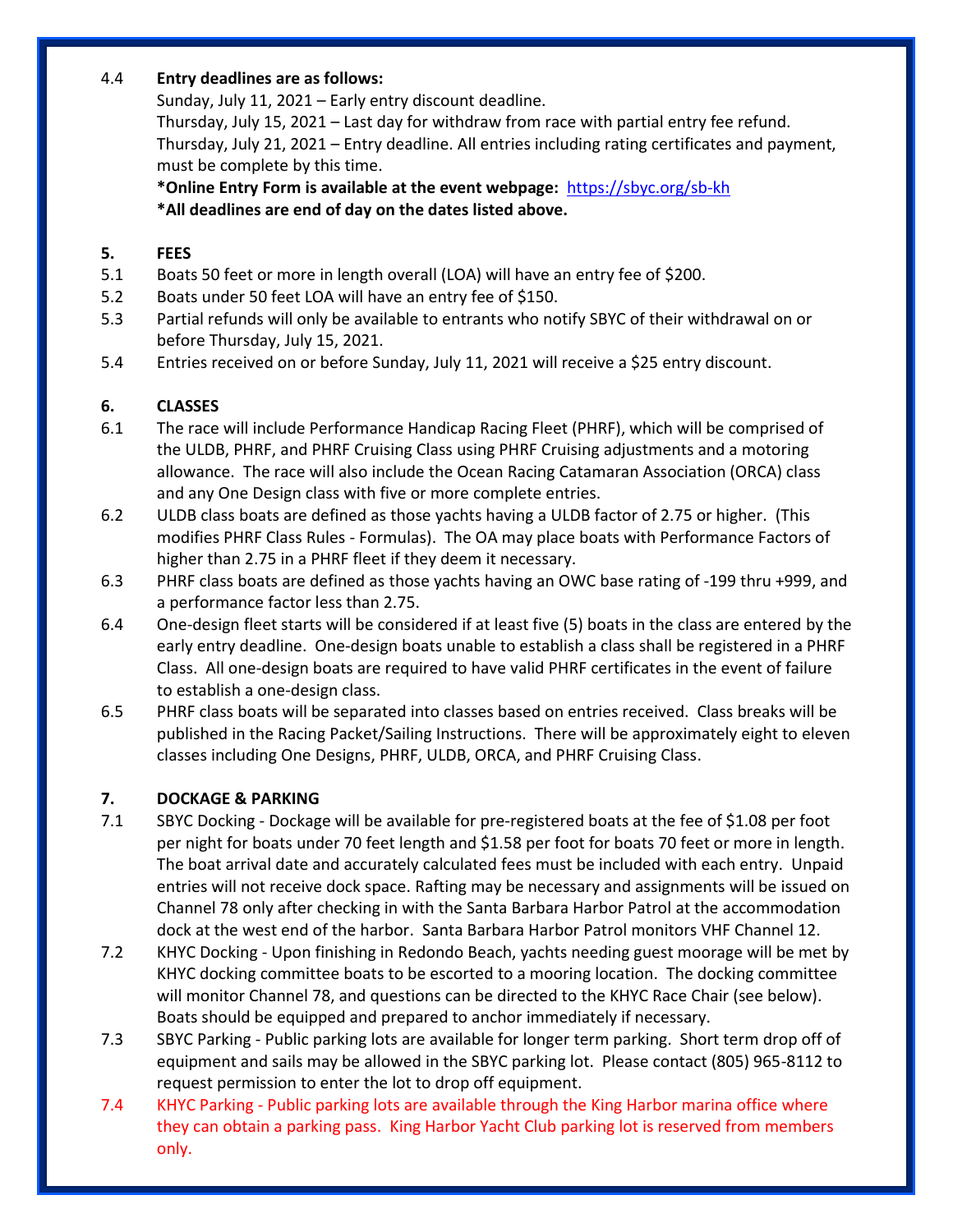### **8. SCHEDULE OF EVENTS**

#### Wednesday, July 28:

| 1200 | Competitor briefing will be emailed out via pre-recorded video. Questions      |
|------|--------------------------------------------------------------------------------|
|      | about the briefing or related to the event may be submitted via text, or email |
|      | to: Brad Schaupeter – racing@sbyc.org / (310) 850-5213. Answers to questions   |
|      | may be shared with all registrants via email as appropriate.                   |
| 1645 | SBYC's famous "Wet Wednesday Races" and post-race dinner and festivities.      |

#### Thursday, July 29:

| 1300-1800 | <b>Registration desk open</b>                              |
|-----------|------------------------------------------------------------|
| 1700      | Racer's cocktail party starts with live music on the beach |
| 1800-2130 | No host BBQ and buffet available (SBYC)                    |

# Friday, July 30:

| 0800-1000    | <b>Registration desk open</b>       |
|--------------|-------------------------------------|
| 0730-1000    | <b>SBYC Racers Breakfast (SBYC)</b> |
| 1155         | <b>First Warning Signal</b>         |
| Upon arrival | KHYC open with post-race snacks     |

#### Saturday, July 31:

1500 Appetizers and music at KHYC

1600 Trophy Presentation at KHYC followed by the KHYC Famous Jumbo Shrimp Feed. Shrimp Feed Reservations must be made in advance by contacting KHYC club manager at (310) 376-2459. First seating is at 1730 and second seating is at 1900.

# **9. MERCHANDISE**

Regatta apparel and merchandise can be purchased online during registration. *Very limited quantities and sizes of the regatta apparel items will be available for purchase at the event* racers are strongly encouraged to make their orders early. Orders must be received on or before July 12, 2021 in order for availability to be guaranteed.

## **10. SAILING INSTRUCTIONS**

The sailing instructions will be available upon check in at the registration desk. They will also be available online approximately one week prior to the event.

# **11. COMMUNICATION**

- 11.1 Notices to competitors and amendments to these Sailing Instructions will be posted on the online official notice board located at [https://sbyc.org/sb-kh.](https://sbyc.org/sb-kh)
- 11.2 [DP] All boats shall have a working VHF radio with channels 12, 16, 22, 68, 71, and 78. The Santa Barbara Dock Master monitors VHF channel 12.
- 11.3 The SBYC race office is located at the Santa Barbara Yacht Club 130 Harbor Way, Santa Barbara, CA 93109, on the southwest corner of the building. Telephone – (805) 965-8112, ext 114. Email –  $racing@sbyc.org$ .
- 11.4 The KHYC race office is located at the King Harbor Yacht Club 280 Yacht Club Way, Redondo Beach, CA 90277. KHYC Finish Boat may be contacted on VHF Channel 71 or by contacting Dorian Harris at (310) 259-1040 / [dorian.harris628@gmail.com](mailto:dorian.harris628@gmail.com)
- 11.5 On the water, the race committee intends to monitor and communicate with competitors on VHF radio channel 71.